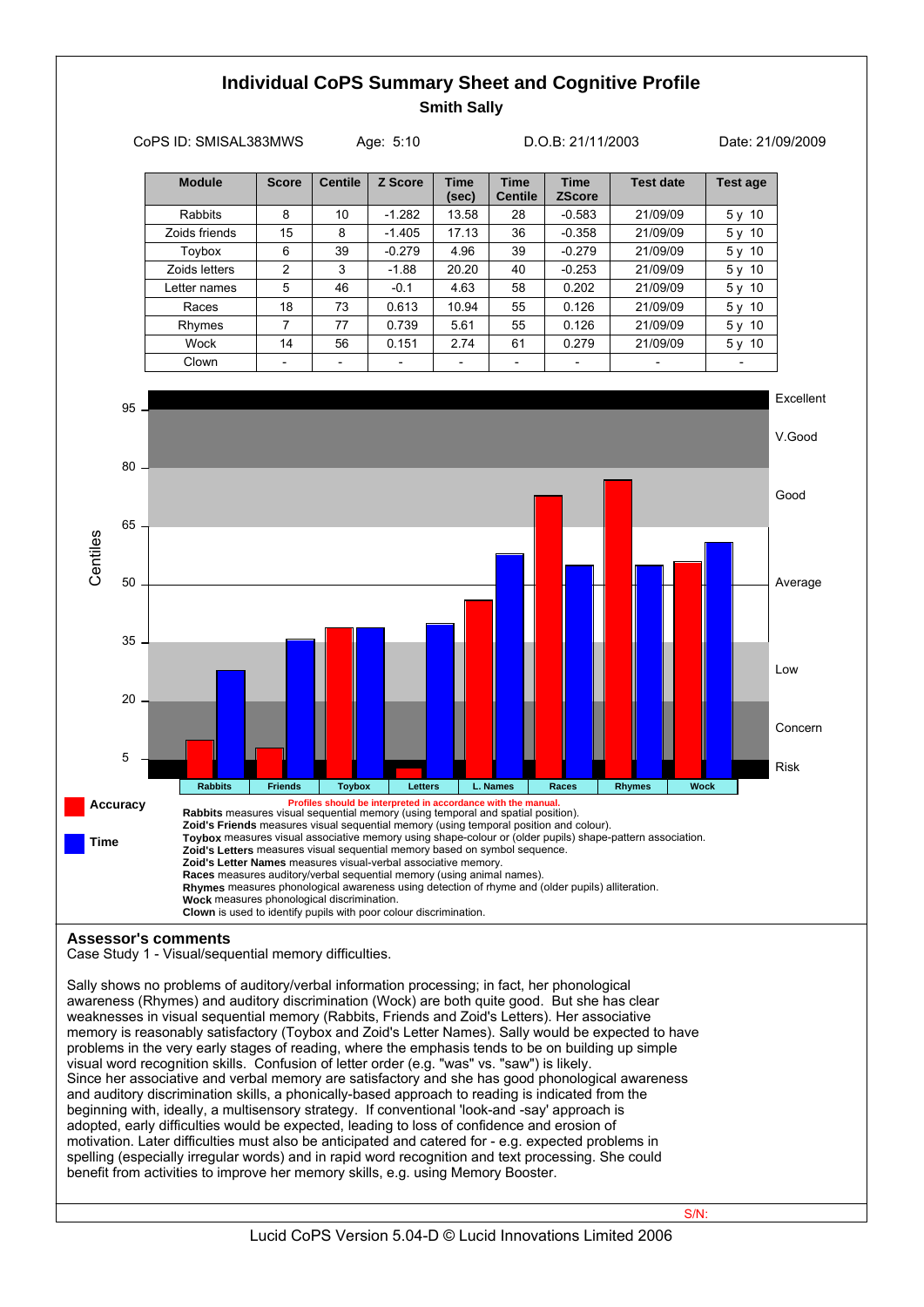## **Individual CoPS Summary Sheet and Cognitive Profile Brown David**



David's phonological awareness (Rhymes) and auditory discrimination (Wock) skills are very weak, and this also seems to be affecting auditory/verbal memory to some extent (Zoid's Letter Names and Races). The recommendations would be (a) referral for hearing assessment (possible glue ear), and (b) an early introduction of regular training in both phonological awareness and auditory discrimination. In reading development it would be a mistake just to concentrate on utilising his visual strengths, because he will then encounter major difficulties later on. Instead, a well-structured multisensory phonic approach would help to avoid auditory confusions, although great care must be taken to ensure that David hears letter sounds and words clearly. If David receives treatment for glue ear, then the CoPS auditory/verbal tests should all be repeated after a suitable interval, because it will be necessary to establish whether his low scores on Races, Zoid's Letter Names and Rhymes were simply due to his auditory problems or whether they signal other underlying cognitive problems. If memory problems are confirmed, activities with Memory Booster would be helpful.

S/N: